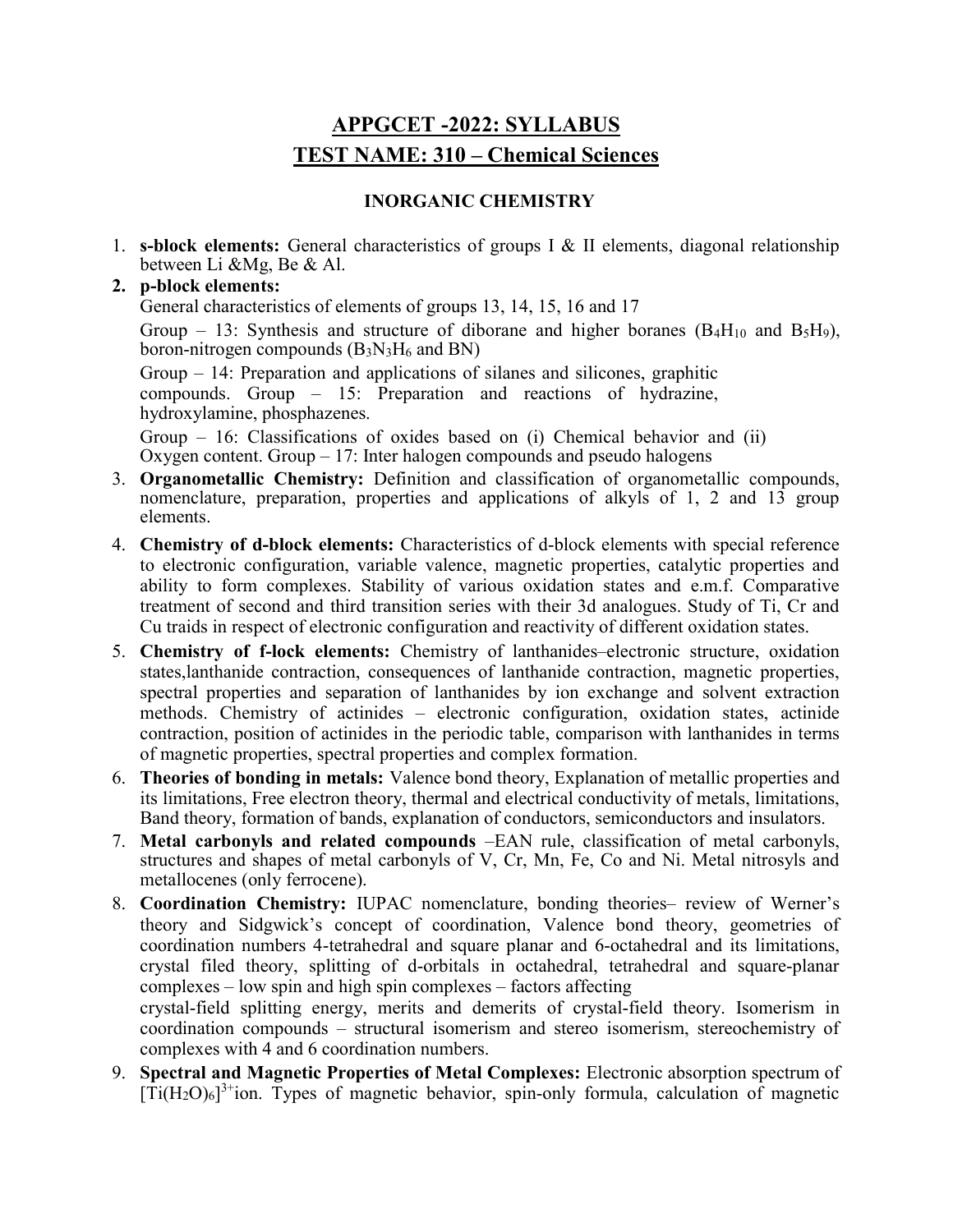moments, experimental determination of magnetic susceptibility – Gouy method.

- 10. Reactivity of metal complexes: Labile and inert complexes, ligand substitution reactions–  $SN<sup>1</sup>$  and  $SN<sup>2</sup>$ , substitution reactions of square planar complexes – Trans effect and applications of trans effect.
- 11. Stability of Metal Complexes: Thermodynamic stability and kinetic stability, factors affecting the stability of metal complexes, chelate effect, determination of composition of complex by Job's method and mole ratio method.
- 12. Hard and soft acids bases (HSAB): Classification, Pearson's concept ofhardness and softness, application of HSAB principles – Stability of compounds / complexes, predicting the feasibility of a reaction.
- 13. Bioinorganic Chemistry: Essential elements, biological significance of Na, K, Mg, Ca, Fe, Co, Ni, Cu, Zn and chloride (Cl-). Metalloporphyrins – hemoglobin, structure and function, Chlorophyll, structure and role in photosynthesis.

# ORGANIC CHEMISTRY

1. Structural theory in Organic Chemistry: Types of bond fission and organic reagents (Electrophilic, Nucleophilic, and free radical reagents including neutral molecules like H2O,  $NH<sub>3</sub>$ & AlCl<sub>3</sub>). Bond polarization: Factors influencing the polarization of covalent bonds, electro negativity – inductive effect. Application of inductive effect (a) Basicity of amines (b) Acidity of carboxylic acids (c) Stability of carbonium ions. Resonance or Mesomeric effect, application to (a) acidity of phenol, and (b) acidity of carboxylic acids. Hyper conjugation and its application to stability of carbonium ions, Free radicals and

alkenes, carbanions, carbones and nitrenes. Types of Organic reactions: Addition – electrophilic, nucleophilic and free radical. Substitution – electrophilic, nucleophilic and free radical. Elimination-Examples (mechanism not required).

# 2. Acyclic Hydrocarbons

Alkanes–IUPAC Nomenclature of Hydrocarbons. Methods of preparation: Hydrogenation of alkynes andalkenes, Wurtz reaction, Kolbe's electrolysis, Corey- House reaction. Chemical reactivity – inert nature, free radical substitution mechanism. Halogenation examplereactivity, selectivity and orientation.

Alkenes –Preparation of alkenes (a) by dehydration of alcohols (b) by dehydrohalogenation of alkylhalides (c) by dehalogenation of 1,2 dihalides (briefmechanism), Saytzev's rule. Properties: Addition of hydrogen – heat of hydrogenation and stability of alkenes. Addition of halogen and its mechanism.

Addition of HX, Markonikov's rule, addition of H2O, HOX, H2SO4 with mechanism and addition of HBr in the presence of peroxide (anti – Markonikov's addition). Oxidation – hydroxylation by KMnO4, OsO4, peracids (via epoxidation) hydroboration, Dienes – Types of dienes, reactions of conjugated dines  $-1,2$  and 1,4 addition of HBr to  $1,3$  – butadiene and Diel's – Alder reaction.

Alkynes –Preparation by dehydrohalogenation of dihalides, dehalogenation of tetrahalides, Properties;Acidity of acetylenic hydrogen (formation of Metal acedtylides). Preperation of higher acetylenes, Metal ammonia reductions Physical properties. Chemical reactivity – electrophilic addition of  $X_2$ , HX, H<sub>2</sub>O (Tautomerism), Oxidation with KMnO<sub>4</sub>, OsO<sub>4</sub>, reduction and Polymerisation reaction of acetylene.

3. Alicyclic hydrocarbons (Cycloalkanes): Nomenclature, Preparation by Freunds methods,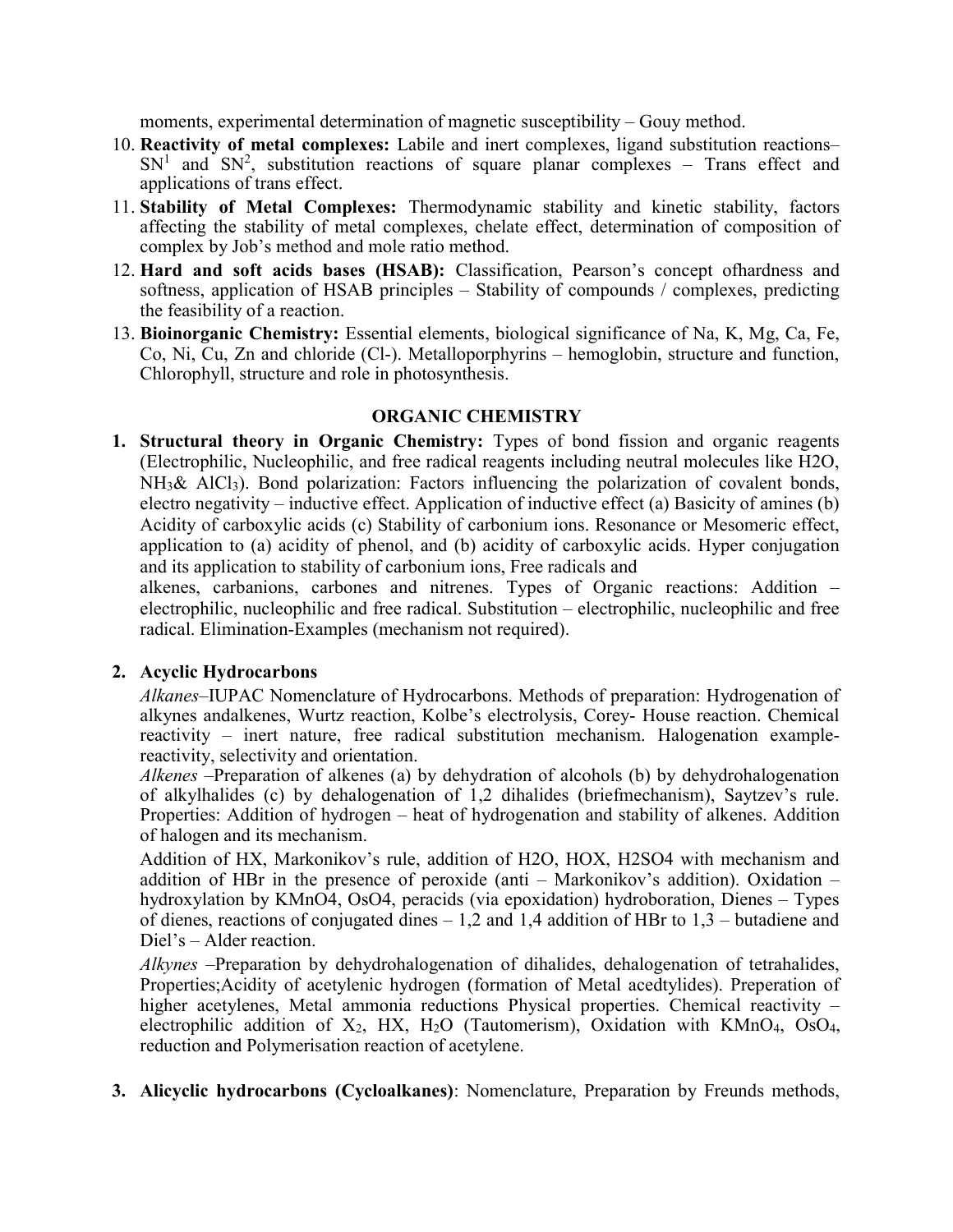heatingdicarboxylic metal salts. Properties – reactivity of cyclopropane and cyclobutane by comparing with alkanes, Stability of cycloalkanes – Baeyer's strain theory, Sachse and Mohr predictions and Pitzer's strain theory. Conformational structures of cyclobutane, cyclopentane, cyclohexane.

- 4. Benzene and its reactivity: Concept of resonance, resonance energy. Heat of hydrogenation, heat ofcombustion of Benezene, mention of C-C bond lengths and orbital picture of Benzene. Concept of aromaticity – aromaticity (definition), Huckel's rule – application to Benzenoid (Benzene, Napthalene) and Non – Benzenoid compounds (cyclopropenyl cation, cyclopentadienyl anion and tropylium cation) Reactions – General mechanism of electrophilic substitution, mechanism of nitration. Friedel Craft's alkylation and acylation. Orientation of aromatic substitution – Definition of ortho, para and meta directing groups. Ring activating and deactivating groups with examples (Electronic interpretation of various groups like  $NO<sub>2</sub>$  and Phenolic). Orientation of (i). Amino, methoxy and methyl groups (ii). Carboxy, nitro, nitrile, carbonyl and Sulfonic acid groups. (iii). Halogens (Explanation by taking minimum of one example from each type).
- 5. Polynuclear Hydrocarbons Structure of naphthalene and anthracene (Molecular Orbital diagram andresonance energy) Any two methods of preparation of naphthalene and reactivity. Reactivity towards electrophilic substitution. Nitration and sulfonation as examples.
- 6. Halogen compounds: Nomenclature and classification of alkyl (into primary, secondary, tertiary), aryl,aralkyl, allyl, vinyl, benzyl halides. Chemical Reactivity, formation of RMgX Nucleophilic aliphatic substitution reaction- classification into SN1and SN2. Energy profile diagram of SN1and SN2reactions. Stereochemistry of SN2 (Walden Inversion) SN1 (Racemisation). Explanation of both by taking the example of optically active alkyl halide – 2bromobutane. Ease of hydrolysis – comparison of alkyl, benzyl, alkyl, vinyl and aryl halides.
- 7. Hydroxy compounds: Nomenclature and classification of hydroxy compounds. Alcohols: Preparation with hydroboration reaction, Grignard synthesis of alcohols. Phenols: Preparation i) from diazonium salt,
	- ii) from aryl sulphonates, iii) from cumene. Physical properties- Hydrogen bonding (intermolecular and intramolecular). Effect of hydrogen bonding on boiling point and solubility in water. Chemical properties:
	- a) acidic nature of phenols.
	- b) formation of alkoxides/phenoxides and their reaction with RX.
	- c) replacement of OH by X using PCl<sub>5</sub>, PCl<sub>3</sub>, PBr<sub>3</sub>, SOCl<sub>2</sub> and wit  $HX/ZnCl<sub>2</sub>$ .
	- d) esterification by acids (mechanism).
	- e) dehydration of alcohols.
	- f) oxidation of alcohols by  $CrO<sub>3</sub>$ , KMnO<sub>4</sub>.
	- g) special reaction of phenols: Bromination, Kolb-Schmidt reaction, Riemer-Tiemann reaction, Fries rearrangement, azocoupling. Identification of alcohols by oxidation with KMnO4, ceric ammonium nitrate, lucas reagent and phenols by reaction with FeCl3. Polyhydroxy compounds: Pinacol-Pinacolone rearrangement.
- 8. Carbonyl compounds: Nomenclature of aliphatic and aromatic carbonyl compounds, structure of thecarbonyl group. Synthesis of aldehydes from acid chlorides, synthesis of aldehydes and ketones using 1,3-dithianes, synthesis of ketones from nitriles and from carboxylic acids. Physical properties: absence of hydrogen bonding, keto-enol tautomerism, reactivity of carbonyl group in aldehydes and ketones. Nucleophilic addition reaction with a)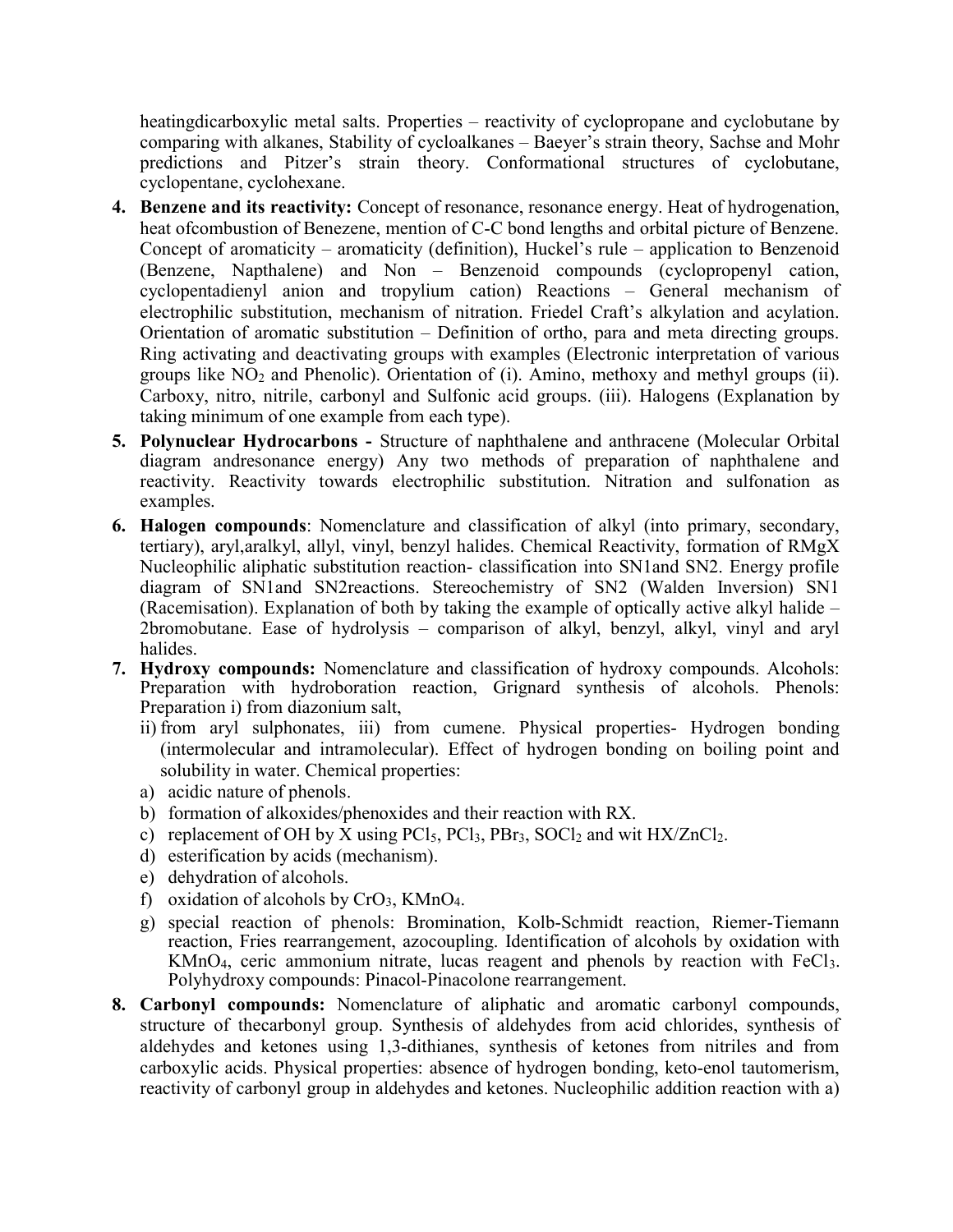NaHSO<sub>3</sub>, b) HCN, c) RMgX, d) NH<sub>2</sub>OH, e)PhNHNH<sub>2</sub>, f) 2,4 DNPH, g) Alcohols-formation of hemiacetal and acetal. Halogenation using  $\text{PCl}_5$  with mechanism. Base catalysed reactions: a) Aldol, b) Cannizzaro reaction, c) Perkin reaction, d) Benzoin condensation, e) Haloform reaction, f) Knoevenagel reaction. Oxidation of aldehydes- Baeyer-Villiger oxidation of ketones. Reduction: Clemmensen reduction, Wolf-Kishner reduction, MPV reduction, reduction with LiAlH4 and NaBH4. Analysis of aldehydes and ketones with a) 2,4-DNT test, b) Tollen's test, c) Fehling text, d) Schiff test, e) Haloform test (with equation).

- 9. Carboxylic acids and derivatives: Nomenclature, classification and structure of carboxylic acids.Methods of preparation by a) hydrolysis of nitriles, amides and esters. b) carbonation of Grignard reagents. Special methods of preparation of aromatic acids by a) oxidation of side chain. b) hydrolysis by benzotrichlorides. c) Kolbe reaction. Physical properties: Hydrogen bonding, dimeric association, acidity-strength of acids with examples of trimethyl acetic acid and trichloroacetic acid. Relative differences in the acidities of aromatic and aliphatic acids. Chemical properties: Reactions involving H, OH and COOH groups- salt formation, anhydride formation, acid chloride formation, amide formation and esterification (mechanism). Degradation of carboxylic acids byHuns-Diecker reaction, decarboxylation by Schimdt reaction, Arndt-Eistert synthesis, halogenation by Hell-Volhard- Zelinsky reaction. Derivatives of carboxylic acids: Reaction of acid chlorides, acid anhydrides, acid amides, esters (mechanism of the hydrolysis of esters by acids and bases).
- 10. Active methylene compounds: Acetoacetic esters: preparation by Claisen condensation, keto-enoltautomerism. Acid hydrolysis and ketonic hydrolysis. Preparation of a) monocarboxylic acids. b) dicarboxylic acids. Reaction with urea Malonic ester: preparation from acetic acid. Synthetic applications: Preparation of
	- i. monocarboxylic acids (propionic acid and n-butyric acid).
	- ii. dicarboxylic acids (succinic acid and adipic acid).
	- iii.  $\alpha$ ,  $\beta$ -unsaturated carboxylic acids (crotonoic acid), Reaction with urea.

### 11. Nitrogen compounds

Nitro hydrocarbons: Nomenclature and classification – nitro hydrocarbons – structure. Tautomerism of nitroalkanes leading to aci and keto form. Preparation of Nitroalkanes. Reactivity – halogenation, reaction with HONO (Nitrous acid), Nef reaction and Mannich reaction leading to Michael addition and reduction. Amines (Aliphatic and Aromatic): Nomenclature, Classification into 1°, 2°, 3° Amines and Quarternary ammonium compounds. Preparative methods -1. Ammonolysis of alkyl halides 2. Gabriel synthesis 3. Hoffman's bromamide reaction (mechanism). 4. Reduction of Amides and Schmidt reaction. Physical

properties and basic character – Comparative basic strength of Ammonia, methyl amine, dimethyl amine, trimethyl amine and aniline – comparative basic strength of aniline, Nmethylaniline and N,N-dimethyl aniline (in aqueous and non-aqueous medium), steric effects and substituent effects. Use of amine salts as phase transfer catalysts. Chemical properties: a) Alkylation b) Acylation c) Carbylamine reaction

d) Hinsberg separation e) Reaction with Nitrous acid of 1°, 2°, 3° (Aliphatic and aromatic amines). Electrophilic substitutions of Aromatic amines – Bromination and Nitration. oxidation of aryl and 3° Amines. Diazotization Cyanides and isocyanides: Nomenclature (aliphatic and aromatic) structure. Preparation of cyanides from a) Alkyl halides b) from amides c) from aldoximes. Preparation of isocyanides from Alkyl halides and Amines. Properties of cyanides and isocyanides, a) hydrolysis b) addition of Grignard reagent iii) reduction iv) oxidation.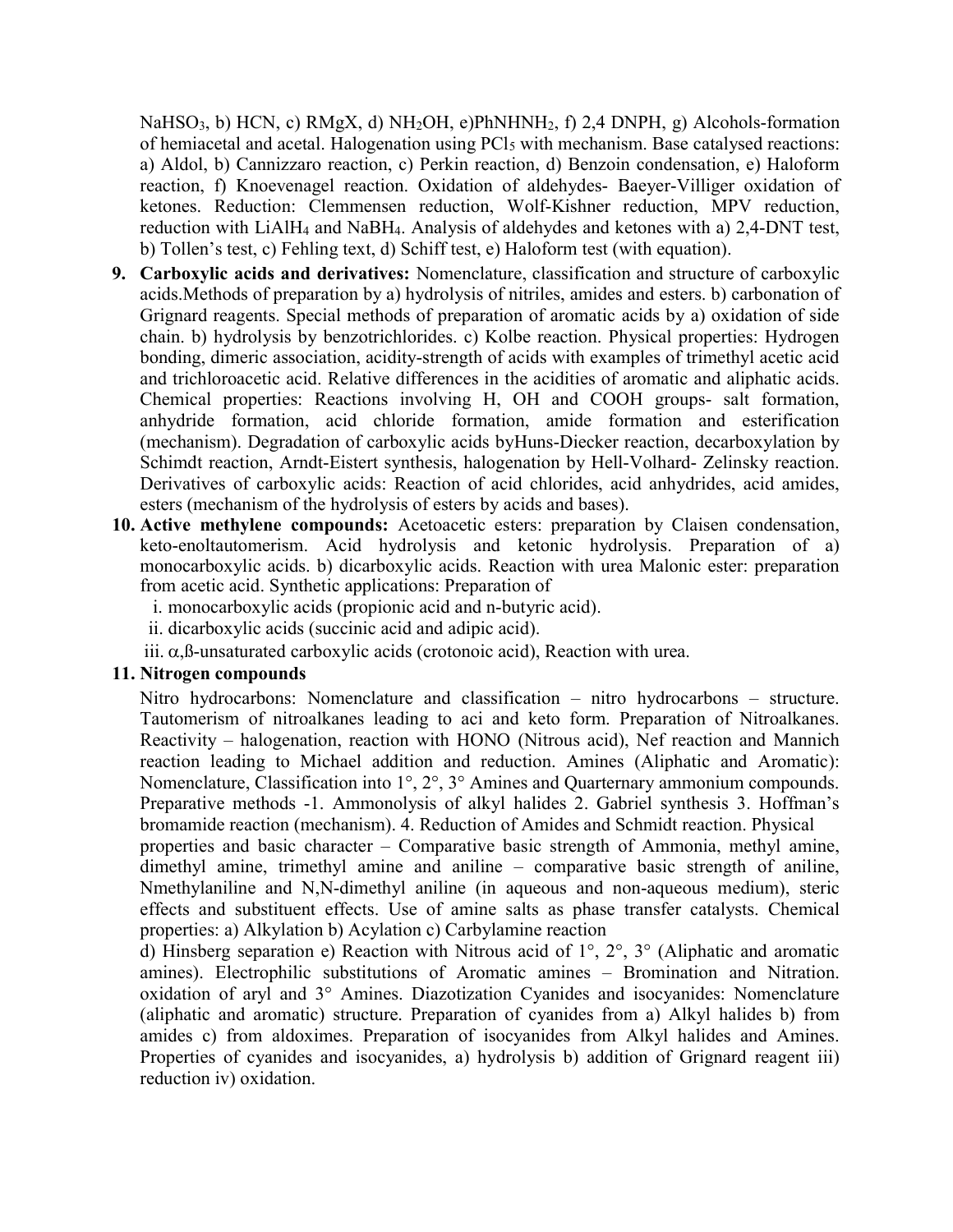#### 12. Heterocyclic Compounds:

Introduction and definition: Simple 5 membered ring compounds with one hetero atom Ex. Furan. Thiophene and pyrrole. Importance of ring system – presence in important natural products like hemoglobin and chlorophyll. Numbering the ring systems as per Greek letter and Numbers. Aromatic character – 6- electron system (four-electrons from two double bonds and a pair of non-bonded electrons from the hetero atom). Tendency to undergo substitution reactions. Resonance structures: Indicating electron surplus carbons and electron deficient hetero atom. Explanation of feebly acidic character of pyrrole, electrophillic substitution at 2 or 5 position, Halogenation, Nitration and Sulphonation under mild conditions. Reactivity of furan as 1,3-diene, Diels Alder reactions (one example). Sulphonation of thiophene purification of Benzene obtained from coal tar). Preparation of furan, Pyrrole and thiophene from 1,4,- dicarbonyl compounds only, Paul-Knorr synthesis, structure of pyridine, Basicity –Aromaticity- Comparison with pyrrole – one method of preparation and properties – Reactivity towards Nucleophilic substitution reaction – chichibabin reaction.

- 14. Carbohydrates: Monosaccharides: All discussion to be confined to (+) glucose as an example of aldohexoses and (-) fructose as example of ketohexoses. Chemical properties and structureal elucidation: Evidences for straight chain pentahydroxy aldehyde structure (Acetylation, reduction to n-hexane, cyanohydrin formation, reduction of Tollen's and Fehling's reagents and oxidation to gluconic and saccharic acid). Number of optically active isomers possible for the structure, configuration of glucose based on D-glyceraldehyde as primary standard (no proof for configuration is required). Evidence for cyclic structure of glucose (some negative aldehydes tests and mutarotation). Cyclic structure of glucose. Decomposition of cyclic structure (Pyranose structure, anomeric Carbon and anomers). Proof for the ring size (methylation, hydrolysis and oxidation reactions). Different ways of writing pyranose structure (Haworth formula and chair conformationa formula). Structure of fructose: Evidence of 2 – ketohexose structure (formation of penta acetate, formation of cyanohydrin its hydrolysis and reduction by HI to give 2-Carboxy-n-hexane). Same osazone formation from glucose and fructose, Hydrogen bonding in osazones, cyclic structure for fructose (Furanose structure and Haworth formula). Interconversion of Monosaccharides: Aldopentose to aldo hexose – eg: Arabinose to D-Glucose, DMannose (Kiliani - Fischer method). Epimers, Epimerisation – Lobry de bruyn van Ekenstein rearrangement. Aldohexose to Aldopentose eg: D-glucose to D-arabinose by Ruff'f degradation. Aldohexose (+) (glucose) to ketohexose (-) (Fructose) and Ketohexose (fructose) to aldohexose (Glucose)
- 15. Amino acids and proteins: Introduction: Definition of Amino acids, classification of Amino acids into alpha, beta, and gama amino acids. Natural and essential amino acids – definition and examples, classification of alpha amino acids into acidic, basic and neutral amino acids with examples. Methods of synthesis: General methods of synthesis of alpha amino acids (specific examples – Glycine, Alanine, valine and leucene) by following methods: a) from halogenated carboxylic acid b) Malonic ester synthesis

c) Strecker's synthesis. Physical properties: Optical activity of naturally occurring amino acids: L-configuration, irrespective of sign rotation, Zwitterion structure – salt like character - solubility, melting points, amphoteric character , definition of isoelectric point. Chemical properties: General reactions due to amino and carboxyl groups – lactams from gamma and delta amino acids by heating peptide bond (amide linkage). Structure and nomenclature of peptides and proteins.

16. Mass Spectrometry: Basic principles–Molecular ion / parent ion, fragment ions / daughter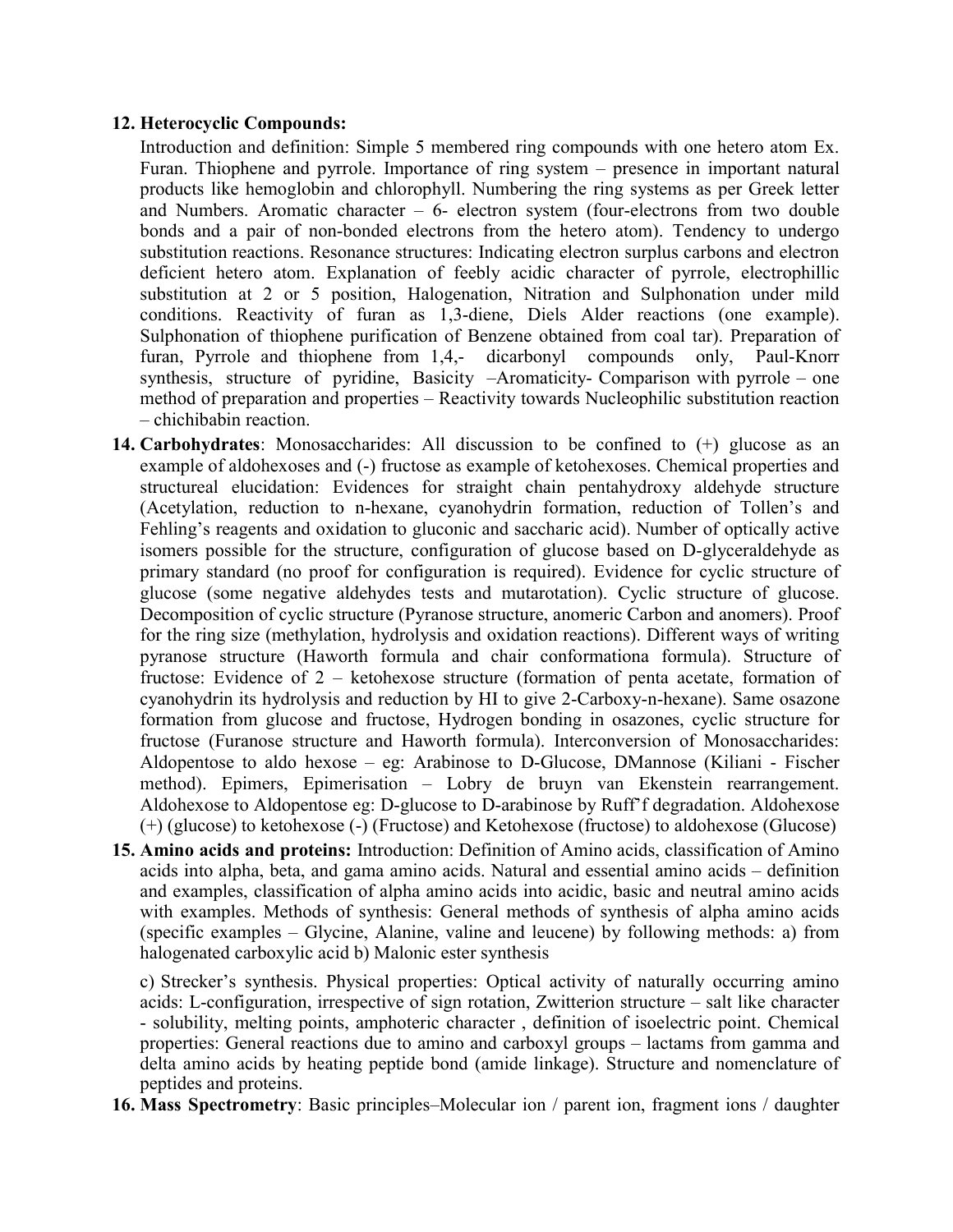ions. Theory

– formation of parent ions. Representation of mass spectrum. Identification of parent ion,  $(M+1)$ ,  $(M+2)$ , base peaks (relative abundance 100%) Determination of molecular formula – Mass spectra of ethylbenzene, acetophenone, n-butyl amine and 1- proponal.

## PHYSICAL CHEMISTRY

- 1. Gaseous state: Compression factors, deviation of real gases from ideal behavior. Van der Waal'sequation of state. P-V Isotherms of real gases, Andrew's isotherms of carbon dioxide, continuity of state. Critical phenomena. The van der Waal's equation and the critical state. Relationship between critical constants and van der Waal's constants. The law of corresponding states and reduced equation of states. Joule Thomson effect. Liquefaction of gases: i) Linde's method and ii) Claude's method.
- 2. Liquid state: Intermolecular forces, structure of liquids (qualitative description). Structural differencesbetween solids, liquids and gases. Liquid crystals, the mesomorphic state. Classification of liquid crystals into Smectic and Nematic. Differences between liquid crystal and solid/liquid. Application of liquid crystals as LCD devices.
- 3. Solid state: Symmetry in crystals. Law of constancy of interfacial angles. The law of rationality ofindices. The law of symmetry. Definition of lattice point, space lattice, unit cell. Bravis lattices and crystal systems.

X-ray diffraction and crystal structure. Bragg's law. Determination of crystal structure by Bragg's method and the powder method. Indexing of planes and structure of NaCl and KCl crystals. Defects in crystals. Stoichiometric and non-stoichiometric defects. Band theory of semoconductors. Extrinsic and intrinsic semiconductors, n- and p-type semiconductors and their applications in photo electrochemical cells.

- 4. Solutions: Liquid-liquid -ideal solutions, Raoult's law. Ideally dilute solutions, Henry's law. Non-idealsolutions. Vapour pressure – composition and vapour pressure-temperature curves. Azeotropes-HCl- H2O, ethanol-water systems and fractional distillation. Partially miscible liquids-phenol-water, trimethylamine-water, nicotine-water systems. Effect of impurity on consulate temperature. Immiscible liquids and steam distillation. Nernst distribution law. Calculation of the partition coefficient. Applications of distribution law.
- 5. Colloids and surface chemistry: Definition of colloids. Solids in liquids(sols), preparation,purification,properties -kinetic,optical,electrical. Stability of colloids, Hardy-Schulze law, protective colloid. Liquids in liquids (emulsions) preparation, properties, uses. Liquids in solids (gels) preparation, uses. Adsorption: Physical adsorption, chemisorption. Freundlich, Langmuir adsorption isotherms. Applications of adsorption
- 6. Phase rule: Concept of phase, components, degree of freedom. Derivation of Gibbs phase rule. Phaseequilibrium of one component – water system. Phase equilibrium of twocomponent system, solidliquid equilibrium. Simple eutectic diagram of Pb-Ag system, desilverisation of lead. Solid solutionscompound with congruent melting point- (Mg-Zn) system, compound with incongruent melting point – NaCl- watersystem. Freezing mixtures.
- 7. Dilute solutions: Colligative properties. Raoult's law, relative lowering of vapour pressure, its relation to molecular weight of non-volatile solute. Elevation of boiling point and depression of freezing point. Derivation of relation between molecular weight and elevation in boiling point and depression in freezing point. Experimental methods of determination. Osmosis, osmotic pressure, experimental determination. Theory of dilute solutions. Determination of molecular weight of non-volatile solute from osmotic pressure. Abnormal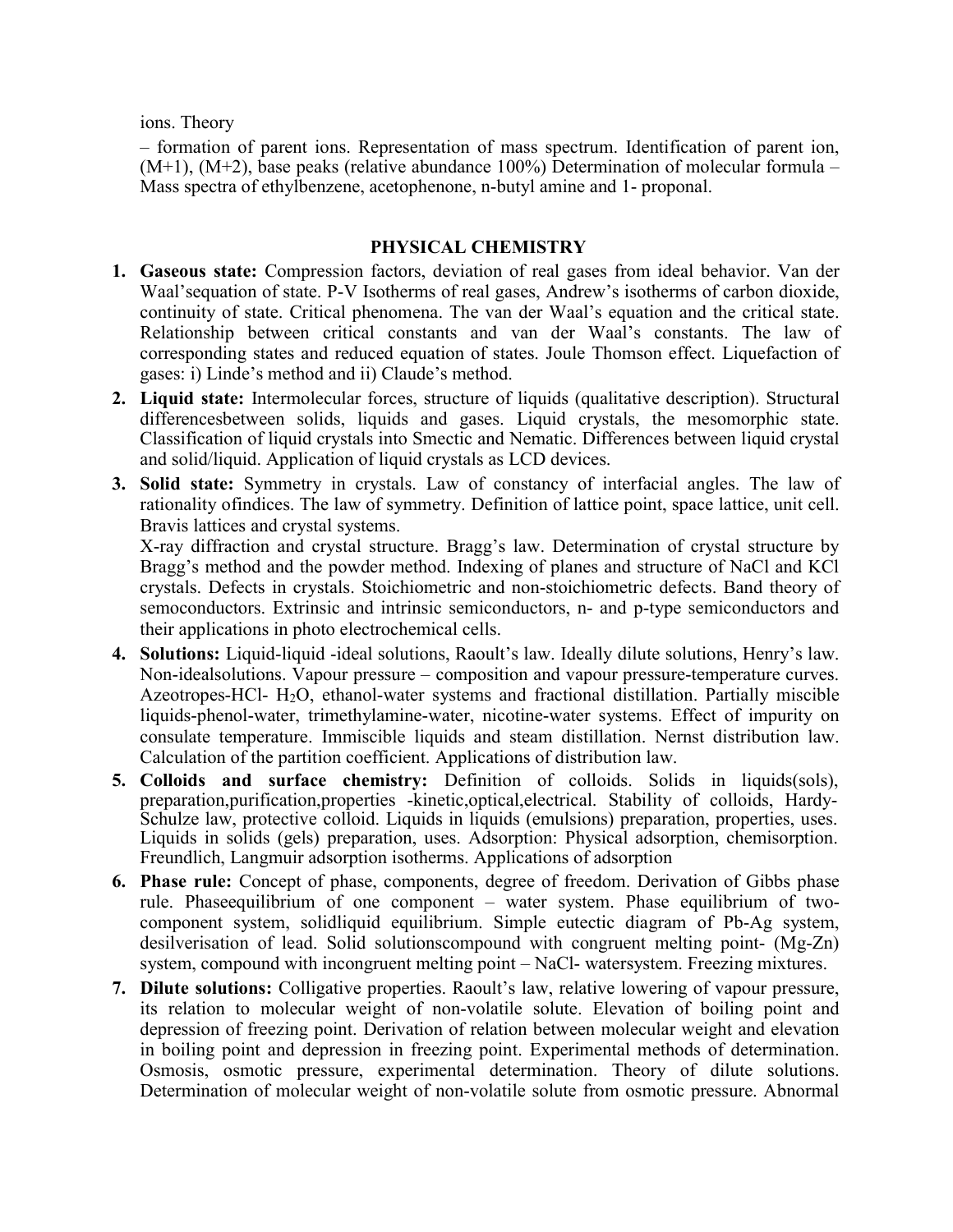Colligative properties. Van't Hoff factor, degree of dissociation and association.

- 8. Electrochemistry: Specific conductance, equivalent conductance, measurement of equivalentconductance. Variation of equivalent conductance with dilution. Migration of ions, Kohlrausch's law. Arrhenius theory of electrolyte dissociation and its limitations. Ostwald's dilution law. Debye-Huckel-Onsagar's equation for strong electrolytes (elementary treatment only). Definition of transport number, determination by Hittorf's method. Application of conductivity measurements-determination of dissociation constant (Ka) of an acid, determination of solubility product of sparingly soluble salt, conductometric titrations. Types of reversible electrodes- the gas electrode, metal-metal ion, metalinsoluble salt and redox electrodes. Electrode reactions, Nernst equation, single electrode potential, standard Hydrogen electrode, reference electrodes, standard electrode potential, sign convention, electrochemical series and its significance. Reversible and irreversible cells, conventional representation of electrochemical cells. EMF of a cell and its measurements. Computation of cell EMF. Applications of EMF measurements, Calculation of thermodynamic quantities of cell reactions (DG, DH and K). Determination of pH using quinhydrone electrode, Solubility product of AgCl. Potentiometric titrations.
- 9. Chemical kinetics: Rate of reaction, factors influencing the rate of a reaction-concentration, temperature,pressure, solvent, light, catalyst. Experimental methods to determine the rate of reaction. Definition of order and molecularity. Derivation of rate constants for first, second, third and zero order reactions and examples. Derivation for time half change. Methods to determine the order of reactions. Kinetics of complex reactions (first order only): opposing reactions, parallel reactions, consecutive reactions and chain reactions. Effect of temperature on rate of reaction, Arrheniusequation, concept of activation energy. Theories of reaction rates- collision theory-derivation of rate constant for bimolecular reaction. The transition state theory (elementary treatment).
- 10. Photochemistry: Difference between thermal and photochemical processes. Laws of photochemistry-Grothus-Draper's law and Stark-Einstein's law of photochemical equivalence. Quantum yield. Ferrioxalate actinometry. Photochemical hydrogen- chlorine, hydrogen-bromine reaction. Jablonski diagram depicting various processes occurring in the excited state, qualitative description of fluorescence, phosphorescence, non-radiative processes (internal conversion, intersystem crossing). Photosensitized reactions- energy transfer processes (simple example)
- 11. Thermodynamics: The first law of thermodynamics-statement, definition of internal energy and enthalpy. Heat capacities and their relationship. Joule's law-Joule-Thomson coefficient. Calculation of w, q, dU and dH for the expansion of perfect gas under isothermal and adiabatic conditions for reversible processes. State function. Temperature dependence of enthalpy of formation-Kirchoff's equation. Second law of thermodynamics. Different Statements of the law. Carnot cycle and its efficiency. Carnot theorem. Thermodynamic scale of temperature. Concept of entropy, entropy as a state function, entropy changes in cyclic, reversible, and irreversible processes and reversible phase change. Calculation of entropy changes with changes in  $V & T$  and P&T. Entropy of mixing inert perfect gases. Entropy changes in spontaneous and equilibrium processes. The Gibbs (G) and Helmholtz (A) energies. A & G as criteria for thermodynamic

equilibrium and spontaneity-advantage over entropy change. Gibbs equations and the Maxwell relations. Variation of G with P, V and T.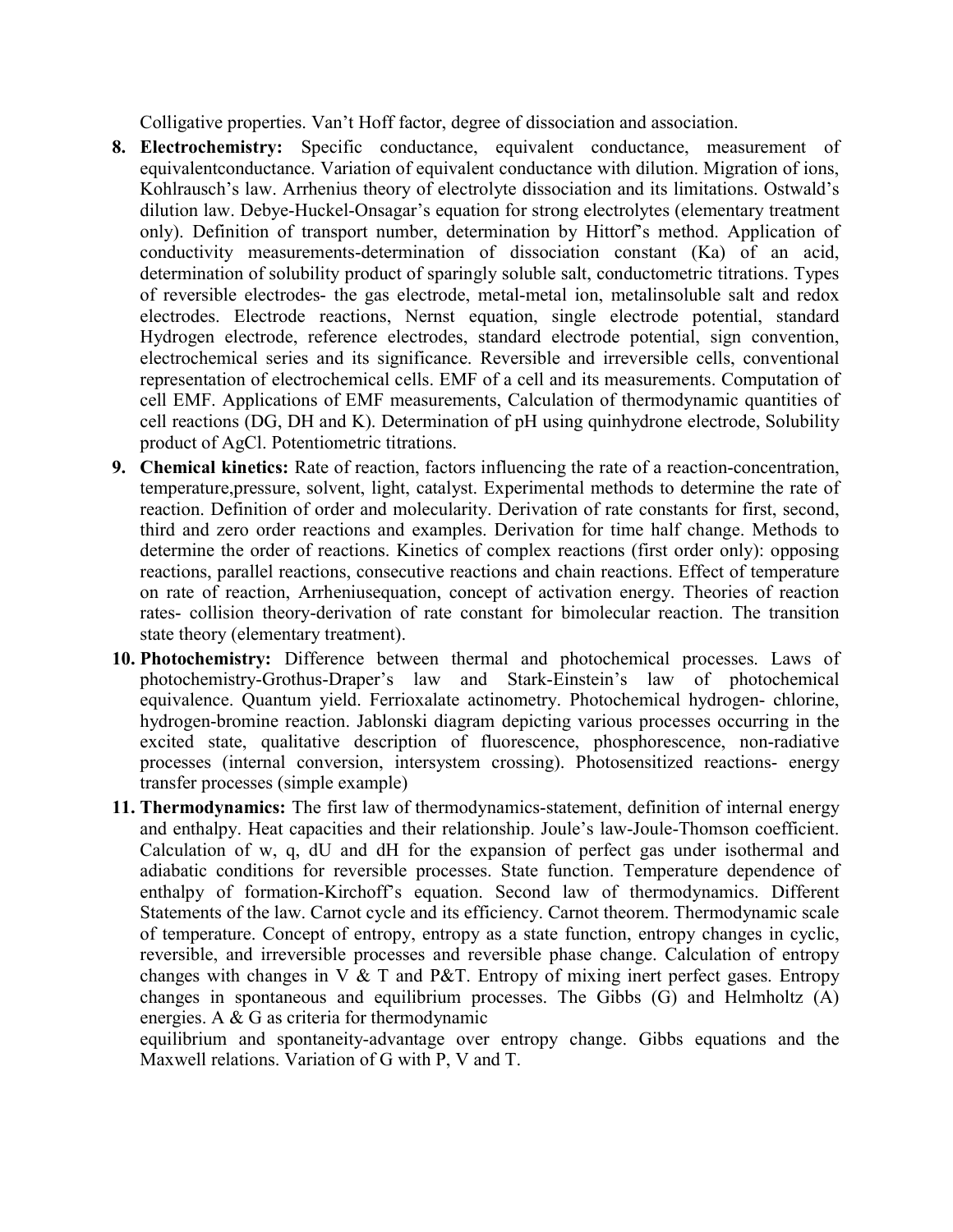#### GENERAL CHEMISTRY

- 1. Atomic Structure and elementary quantum mechanics: Blackbody radiation, Planck's radiation law, photoelectric effect, Compton effect, de Broglie's hypothesis, Heisenberg's uncertainty principle. Postulates of quantum mechanics. Schrodinger wave equation and a particle in a box, energy levels, wave functions and probability densities. Schrodinger wave equation for H-atom. Separation of variables, Radial and angular functions, hydrogen like wave functions, quantum numbers and their importance.
- 2. Chemical Bonding: Valence bond theory, hybridization, VB theory as applied to ClF<sub>3</sub>,  $BrF5$ ,  $Ni(CO)<sub>4</sub> XeF<sub>2</sub>$ . Dipole moment – orientation of dipoles in an electric field, dipole moment, induced dipole moment, dipole moment and structure of molecules. Molecular orbital theory – LCAO method, construction of M.O. diagrams for homo-nuclear and heteronuclear diatomic molecules  $(N_2, O_2, HCl, CO, and NO)$ . Comparision of VB and MO theories.
- 3. Stereochemistry of carbon compounds: Molecular representations- Wedge, Fischer, Newman and Saw-Horse formulae. Stereoisomerism, Stereoisomers: enantiomers, diastereomers- definition and examples. Conformational and configurational isomerismdefinition. Conformational isomerism of ethane and n-butane. Enantiomers: Optical activitywave nature of light, plane polarised light, interaction with molecules, optical rotation and specific rotation. Chiral molecules- definition and criteria- absence of plane, center, and Sn axis of symmetry- asymmetric and disymmetric molecules. Examples of asymmetric molecules (Glyceraldehyde, Lactic acid, Alanine) and disymmetric molecules (trans -1,2 dichloro cyclopropane). Chiral centers: definition- molecules with similar chiral carbon (Tartaric acid), definition of mesomers- molecules with dissimilar chiral carbons (2,3 dibromopentane). Number of enantiomers and mesomers- calculation. D,L and R,S configuration for asymmetric and disymmetric molecules. Cahn-Ingold-

Prelog rules. Racemic mixture- racemisation and resolution techniques. Diastereomers: definition-

geometrical isomerism with reference to alkenes- cis, trans and E,Z- configuration.

- 4. General Principles of Inorganic qualitative analysis: Solubility product, common ion effect,characteristic reactions of anions, elimination of interfering anions, separation of cations into groups, group reagents, testing of cations.
- 5. Molecular symmetry: Concept of symmetry in chemistry-symmetry operations, symmetry elements.Rotational axis of symmetry and types of rotational axes. Planes of symmetry and types of planes. Improper rotational axis of symmetry. Inversion centre. Identity element. The symmetry operations of a molecule form a group. Flow chart for the identification of molecular point group.

### 6. Theory of quantitative analysis

- a) Principles of volumetric analysis. Theories of acid-base, redox, complexometric, iodometric and precipitation titrations, choice of indicators for these titrations.
- b) Principles of gravimetric analysis: precipitation, coagulation, peptization, coprecipitation, post precipitation, digestion, filtration and washing of precipitate, drying and ignition, precipitation from homogenous solutions, requirements of gravimetric analysis.
- 7. Evaluation of analytical data. : Theory of errors, idea of significant figures and its importance, accuracy – methods of expressing accuracy, error analysis and minimization of errors, precision – methods of expressing precision, standard deviation and confidence limit.

#### 8. Introductory treatment to:

a) Pericyclic Reactions Concerted reactions, Molecular orbitals, Symmetry properties HOMO, LUMO, Thermal and photochemical pericyclic reactions. Types of pericyclic